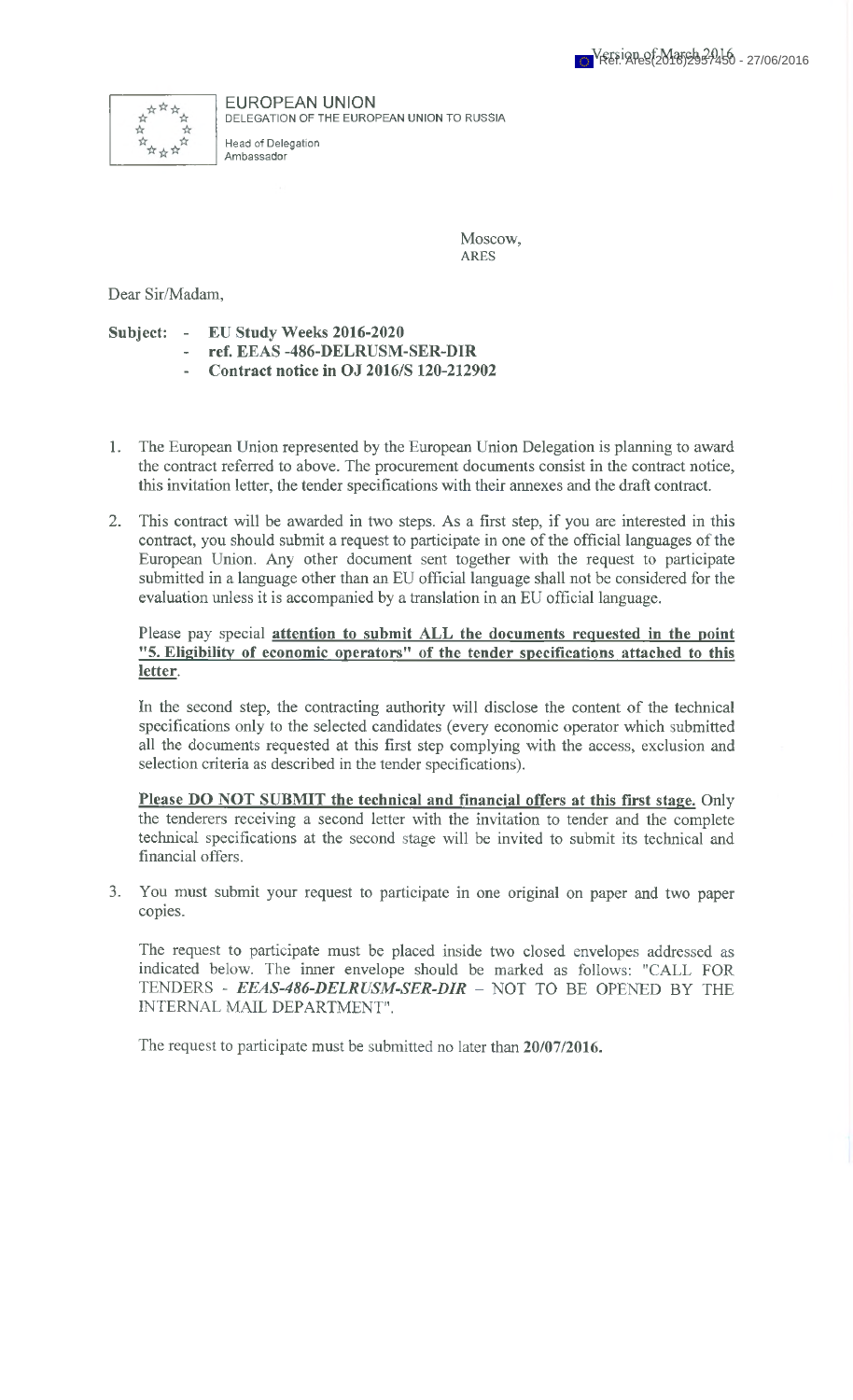You must use one of the following means of submission:

| Means of<br>submission             | Time limit          | Evidence of<br>dispatch                                                                                                                    | Address for delivery                                                                                                                                                                                                                                              |
|------------------------------------|---------------------|--------------------------------------------------------------------------------------------------------------------------------------------|-------------------------------------------------------------------------------------------------------------------------------------------------------------------------------------------------------------------------------------------------------------------|
| Post                               | 24:00<br>(midnight) | Postmark                                                                                                                                   | <b>CALL FOR TENDERS</b><br>"EU-Study Weeks 2016-2020"<br>EEAS-486-DELRUSM-SER-<br>ref.<br><b>DIR</b><br>EU Delegation to Russia,<br>For the attention of the Head of<br>Press and Information<br>Kadashevskaya Naberezhnaya 14/1<br>119017 Moscow, Russia         |
| Courier                            | 24:00<br>(midnight) | Deposit slip of<br>courier service                                                                                                         | <b>CALL FOR TENDERS</b><br>"EU Study Weeks 2016-2020"<br>EEAS-486-DELRUSM-SER-<br>ref.<br><b>DIR</b><br>EU Delegation to Russia,<br>For the attention of the Head of<br>Press and Information Section<br>Kadashevskaya Naberezhnaya 14/1<br>119017 Moscow, Russia |
| In<br>person<br>(hand<br>delivery) | 15:00<br>local time | Proof of receipt,<br>signed and dated<br>by the duly<br>authorised<br>agent, aware of<br>the rules of<br>submission, who<br>takes delivery |                                                                                                                                                                                                                                                                   |

- 4. Requests to participate must be:
	- signed by a duly authorised representative of the tenderer;
	- perfectly legible so that there can be no doubt as to words and figures;
	- drawn up using the model reply forms in the tender specifications.
- 5. Submission of a tender implies acceptance of all the terms and conditions set out in the procurement documents and, where appropriate, waiver of the tenderer's own general or specific terms and conditions. The submitted tender is binding on the tenderer to whom the contract is awarded for the duration of the contract.
- 6. All costs incurred for the preparation and submission of tenders are to be borne by the tenderers and will not be reimbursed.
- 7. Contacts between the contracting authority and candidates or tenderers are prohibited throughout the procedure save in exceptional circumstances and under the following conditions only:

2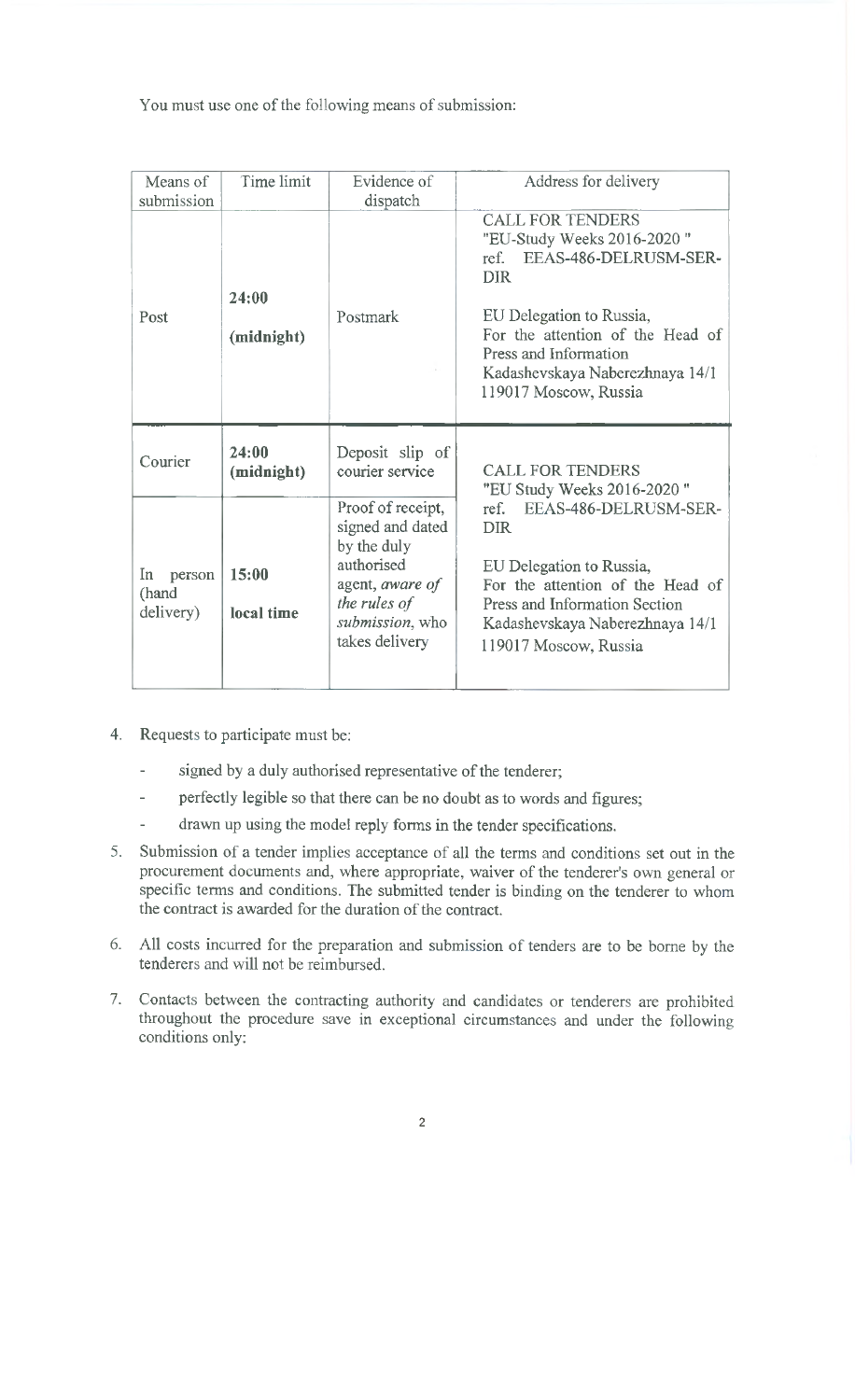Before the date of submission indicated in point 3:

Upon request, the contracting authority may provide additional information solely for the purpose of clarifying the procurement documents.

Any request for additional information must be made in writing only to delruspressoffice@eeas.europa.eu

The contracting authority may, on its own initiative, inform interested parties of any error, inaccuracy, omission or any other type of clerical error in the text of the procurement documents.

Any additional information including that referred to above will be posted on [http://eeas.europa.eu/delegations/russia/grants](http://eeas.europa.eu/delegations/russia/grants_tenders/tenders/index_en.htm) tenders/tenders/index en.htm. The website will be updated regularly and it is your responsibility to check for updates and modifications during the submission period.

After the opening of requests to participate:

In case any document necessary for evaluation is missing or any confirmation is needed, the contracting authority may contact the candidate.

- 8. This invitation to tender is in no way binding on the contracting authority. The contracting authority's contractual obligation commences only upon signature of the contract with the successful tenderer.
- 9. Up to the point of signature, the contracting authority may cancel the award procedure without the candidates or tenderers being entitled to claim any compensation. This decision must be substantiated and the candidates or tenderers notified.
- 10. Once the contracting authority has opened the tender, it becomes its property and it shall be treated confidentially.
- 11. You will be informed of the outcome of this procurement procedure by e-mail only. It is your responsibility to provide a valid e-mail address together with your contact details in your tender and to check this e-mail address regularly.
- 12. If processing your reply to the invitation to tender involves the recording and processing of personal data (such as your name, address and CV), such data will be processed pursuant to Regulation (EC) No 45/2001 on the protection of individuals with regard to the processing of personal data by the Community institutions and bodies and on the free movement of such data. Unless indicated otherwise, your replies to the questions and any personal data requested are required to evaluate your tender in accordance with the specifications of the invitation to tender and will be processed solely for that purpose by *Head of EU Delegation to Russia.* Details concerning the processing of your personal data are available on the privacy statement at: http://eeas.europa.eu/jobs/docs/privacy[statement-iobs-tenders.pdf](http://eeas.europa.eu/iobs/docs/privacv-statement-iobs-tenders.pdf)
- 13. Your personal data may be registered in the Early Detection and Exclusion System (EDES) if you are in one of the situations mentioned in Article 106 of the Financial

3